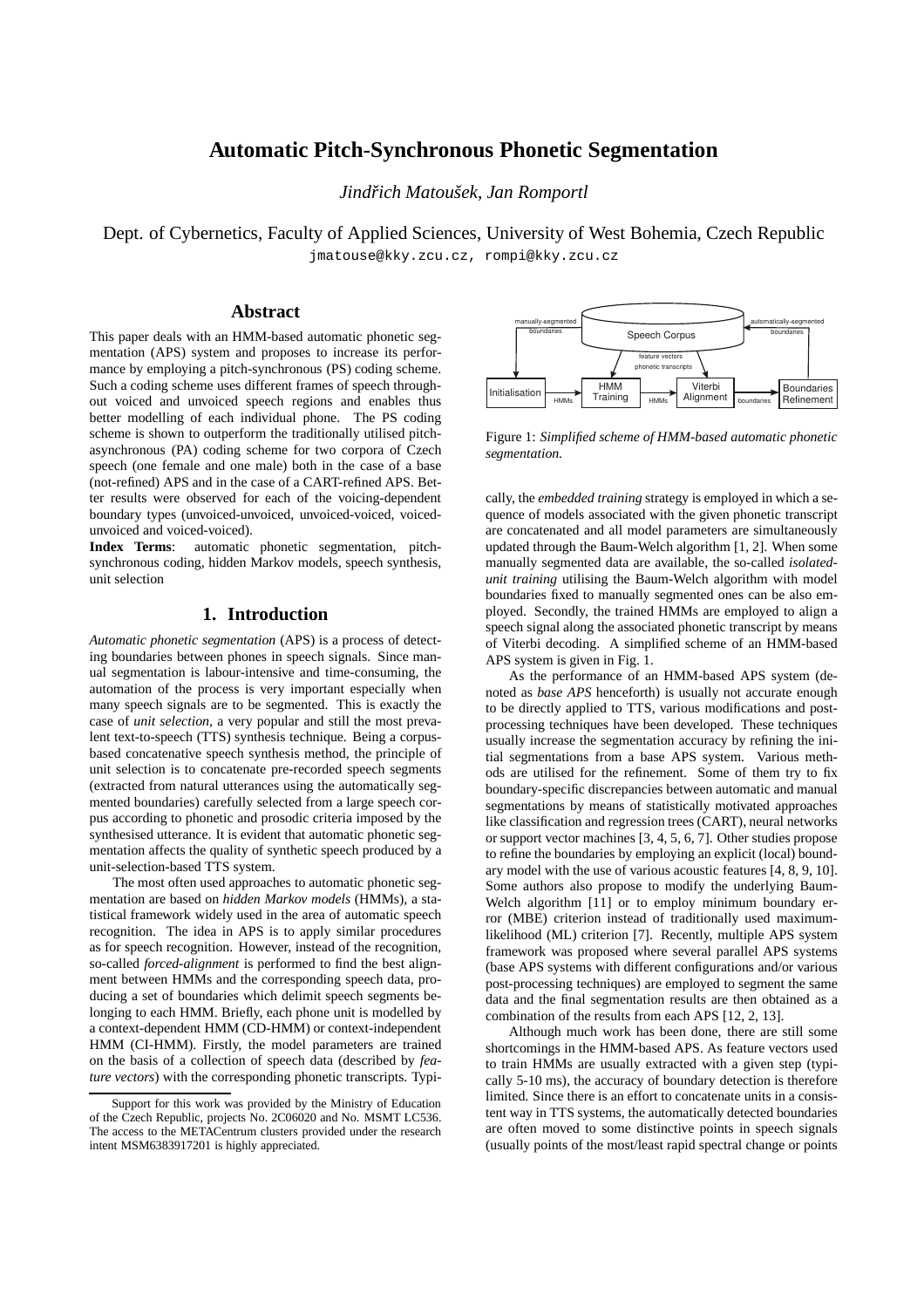of the principal excitation of vocal tract, so-called *pitch-marks*) which could possibly introduce certain bias to the APS results. This paper focuses on the base APS system and proposes to increase its performance by employing a *pitch-synchronous coding scheme*. As the boundaries detected by such an automatic pitch-synchronous phonetic segmentation system are implicitly placed on pitch-marks, there is no need to move the boundaries any more.

The paper is organised as follows. The concept of a pitchsynchronous coding scheme is introduced in Section 2. In Section 3, corpora used in our experiments are presented. Experiments with different coding schemes and the results of the performance evaluation and their discussion are provided in Sections 4 and 5. Finally, conclusions are drawn in Section 6.

## **2. Pitch-synchronous coding scheme**

Traditionally, the *pitch-asynchronous* (PA) coding scheme is employed for modelling speech. In this scheme, a uniform analysis frame of a given length  $l_{\rm u}$  is defined and slid along the whole speech signal of an utterance with a fixed shift  $s<sub>u</sub>$ . The length is usually set to comprise frequency characteristics of the speaker ( $l_u \approx 2T_0$  where  $T_0$  is a maximum pitch period of the speaker). The shift is usually set to 5-10 ms which roughly corresponds to  $T_0$ . The accuracy of such a scheme is questionable mainly in unvoiced speech regions where both frequency and time resolutions are not accurate, especially for dynamic sounds like plosives. Even in voiced speech regions, the PA scheme due to the changes in fundamental frequency  $(F_0)$  does not extract frames in a consistent way.

In order to extract the frames for coding in a *pitchsynchronous* way, our pitch-mark detection algorithm described in [14] was employed. By the term *pitch-marks* we mean the locations of principal excitation of vocal tract (corresponding to glottal closure instants) in speech signals. The idea here is that, knowing these locations, approx. two-pitch-period-sized frames of speech centred on each pitch-mark can be efficiently and consistently extracted from voiced speech. The pitch-mark detection algorithm works in multiple phases and utilises both glottal and speech signals. In the 1st phase, the glottal signal is used for the precise estimation of  $F_0$  contour of the utterance. Next, pitch-mark candidates are generated on the basis of both glottal and speech signals. In the 3rd phase, the best sequence of pitch-marks is found in the set of the candidates by means of dynamic programming. Finally, the selected pitch-mark sequence can be a subject of post-processing in which errors with "doubling" and "halving"  $F_0$  are fixed. The overall accuracy of the pitch-mark detection algorithm is approx. 98% [14].

In a general *pitch-synchronous* (PS) coding scheme, each frame to be extracted for coding is defined both by its position in a speech signal and its length. So, in general, a sequence of different frames must be given in order to perform pitchsynchronous coding. In voiced speech, let us denote the position of the frame  $f^{(i)}$  as  $p_{\rm v}^{(i)}$  and its length as  $l_{\rm v}^{(i)}$  ( $i = 1, \ldots, N$ , where  $N$  is the number of all frames in the utterance). In our case, the positions are given by the detected pitch-marks and taken as the central positions of the frames, i.e. each "voiced frame"  $f^{(i)}$  is defined as  $\langle p_v^{(i)} - \frac{l_v^{(i)}}{2}, p_v^{(i)} + \frac{l_v^{(i)}}{2} \rangle$ . The lengths of the particular frames generally vary according to the instantaneous pitch period  $T_0^{(i)}$  (a reasonable value is  $2T_0^{(i)}$ ), but can be also fixed to a given value. In unvoiced speech, no pitchmarks are defined because there is no activity of vocal cords during unvoiced speech regions. Therefore, standard PA cod-



Figure 2: *Illustration of a pitch-synchronous coding scheme.*

ing scheme with a fixed frame length  $l_u$  and a fixed frame shift  $s<sub>u</sub>$  is employed here. To be compatible with the voiced regions of speech, each "unvoiced frame"  $f^{(i)}$  can be defined as  $\langle p_{\rm u}^{(i)} - \frac{l_{\rm u}}{2}, p_{\rm u}^{(i)} + \frac{l_{\rm u}}{2} \rangle$  where  $p_{\rm u}^{(i)}$  are the central positions of the unvoiced frames with the distance  $s<sub>u</sub>$  between them. At the boundaries between the unvoiced and voiced speech regions, the unvoiced frames are placed in pitch-asynchronous manner until the beginning of an unvoiced frame oversteps the beginning of the first voiced frame. At the boundaries between the voiced and unvoiced regions, the first unvoiced frame is centred on the end of the last voiced frame. As a result, a sequence of frames  $f^{(i)}$   $(i = 1, ..., N)$  consisting of the subsequences of both voiced and unvoiced frames is available for coding. The illustration of the pitch-synchronous coding scheme is given in Fig. 2.

## **3. Description of data**

For our experiments we used two Czech phonetically and prosodically rich speech corpora, one of a female voice (FC) and one of a male voice (MC). The utterances included in the corpora were carefully selected, spoken by a professional speaker in an anechoic chamber, recorded at 16-bit precision with 48 kHz sampling frequency (later down-sampled to 16 kHz) and carefully annotated both on the orthographic and phonetic level [15]. Phonetic transcripts for all utterances plus some manual segmentations from a phonetic expert were available. In order to train the APS systems, a feature vector was computed for each frame according to the pitch-synchronous coding scheme described in Section 2 using 12 mel-frequency cepstral coefficients (MFCCs), log energy and their delta and delta-delta coefficients (39 coefficients for each frame in total).

The FC speech corpus consists of 5,139 utterances (6.70 hours of speech excluding the leading and trailing pauses, 300,969 phone boundaries in total). 58 utterances were segmented manually (9.94 minutes, 7,618 phone boundaries in total), 46 manually segmented utterances were used to initialise APS systems and 12 were used for testing. The MC corpus consists of 12,242 utterances (17.69 hours of speech excluding the pauses, 675,809 phone boundaries in total), 90 of them were segmented manually (11.71 minutes, 7,789 phone boundaries in total). 70 manually segmented utterances were used to initialise APS systems and 20 manually segmented utterances were used for testing. In order to reduce the labour-intensive and time-consuming manual segmentation, the amount of the manually segmented data was intentionally kept to minimum for both corpora.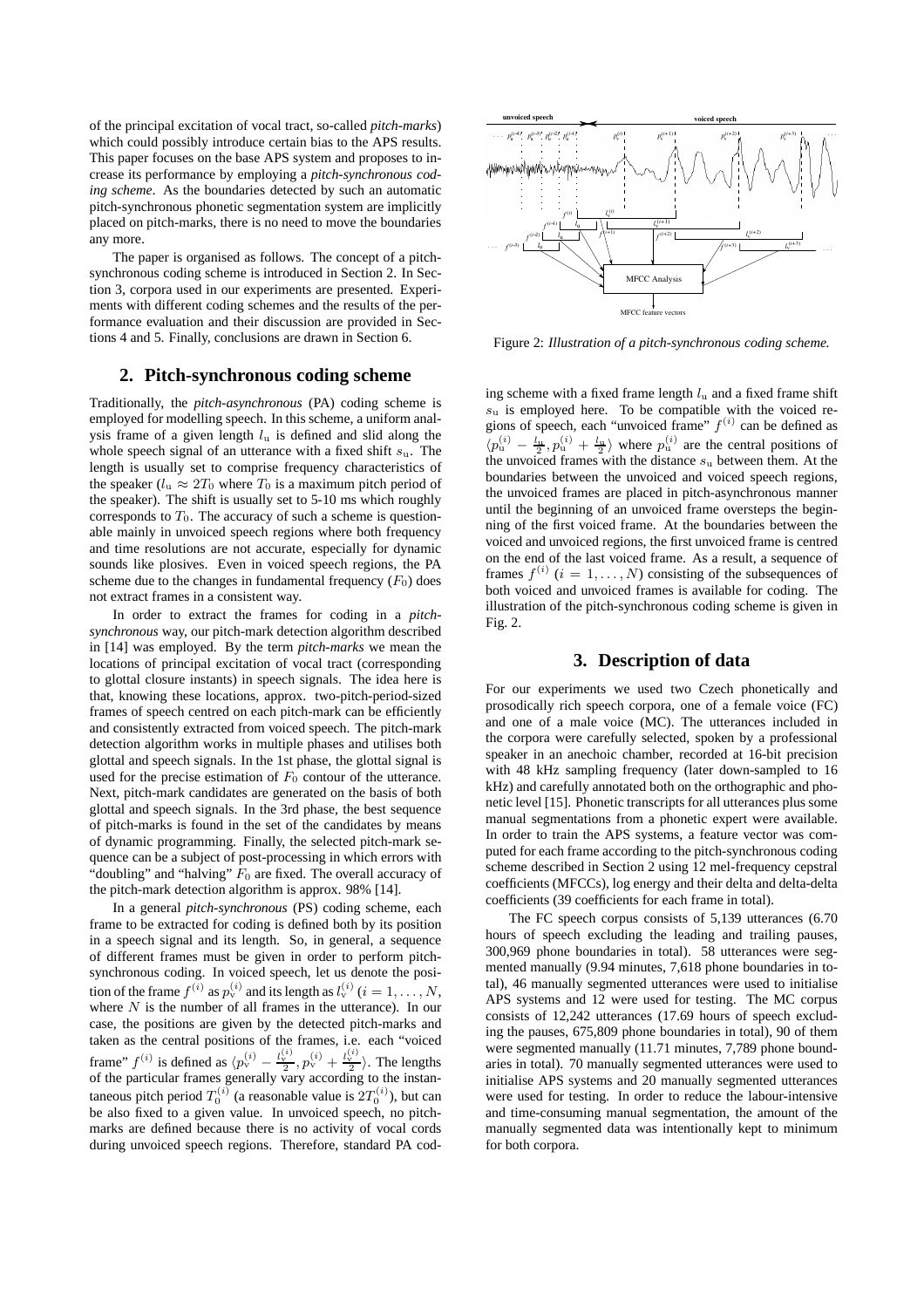## **4. Experiments & Results**

All experiments with the automatic phonetic segmentation were carried out following the scheme shown in Fig. 1 and using the HTK software [1]. Only experiments with different pitchsynchronous coding schemes were conducted – all other components of the APS system were fixed according to our previous experiments: each HMM topology was fixed as 3-state leftto-right without any state skipping (with the exception of the pause models) with each state modelled using a single Gaussian mixture, the usage of both CI-HMMs and CD-HMMs, the employ of both isolated (for initialization) and embedded (for reestimation) unit training procedures. Such a setting was found to yield the best segmentation results in our research [3, 16], although some other studies (e.g. [4, 2]) reported that other configurations (and especially the use of CI-HMMs with more mixture components per state) could lead to better results. The reason for using the aforementioned configuration in our experiments could be seen in having a relatively small number of manually segmented utterances available. This was partially confirmed in [2], where, on the other hand, an enormous number of 2,000 manually segmented utterances were available.

Basically, three different configurations of the PS coding scheme described in Section 2 were researched (for the sake of simplification,  $PS{l/s}$  denotes here PS coding scheme with l being the frame length and s frame shift in voiced regions; the symbol ' $\bullet$ ' stands for pitch-synchronous frame length, or shift respectively):

**PS**{•**/**•} In this pure PS coding scheme, each voiced frame  $f^{(i)}$  is centred around the corresponding pitch-mark  $p_{\text{v}}^{(i)}$ exactly as mentioned in Section 2. To ensure symmetrical centering around the pitch-mark, the length of the frame is computed as

$$
l_{\rm v}^{(i)} = 2 \cdot \max \left\{ p_{\rm v}^{(i)} - p_{\rm v}^{(i-1)}, p_{\rm v}^{(i+1)} - p_{\rm v}^{(i)} \right\}.
$$
 (1)

The length of the first frame in a voiced speech region is computed as  $2 \cdot (p_{v}^{(i+1)} - p_{v}^{(i)})$ , and similarly, the length of the last frame is computed as  $2 \cdot (p_v^{(i)} - p_v^{(i-1)})$ .

- $PS{l_v/\bullet}$  Again, each voiced frame is centred around the corresponding pitch-mark, but the length of all voiced frames was set to a fixed value ( $l_v = 20$  ms for FC corpus and  $l_v = 25$  ms for MC, respectively).
- $PS{l_v/s_v}$  Here, a PA coding scheme was employed in voiced speech regions (different from the scheme in unvoiced speech regions), independently on pitch-marks. The idea for this configuration was that no pitch-mark detection (and possibly also no glottal signal recording) would be required, and only information about voicing would be needed. The same frame lengths as in  $PS{l_v \bullet}$  and shift  $s_v = 10$  ms were used for both speech corpora.

In the unvoiced speech regions, the identical setting of the PA coding scheme ( $l<sub>u</sub> = 6$  ms and  $s<sub>u</sub> = 3$  ms) for all three configurations described above and for both corpora was employed based on our previous experiments.

The results of our experiments are shown in Table 1. The standard PA coding scheme  $PA{l_u/s_u}$  was used as the baseline  $(s<sub>u</sub> = 10$  ms for both corpora, because for  $s<sub>u</sub> < 10$  short crossword pauses tended to be missed during the alignment which resulted in gross segmentation errors). For performance evaluation, the mean absolute error (MAE) and percentage of boundaries deviating less than the given tolerance time region from

Table 1: *Segmentation results for base APS systems.*

| coding                  | MAE   | 10ms  | 20ms  | 50 <sub>ms</sub> | MТ    | $cor-$ |
|-------------------------|-------|-------|-------|------------------|-------|--------|
| scheme                  | (ms)  | (% )  | (% )  | (% )             | (% )  | pus    |
| PA{20/10}               | 9.32  | 68.89 | 89.47 | 98.43            | 78.16 |        |
| $PS{20/10}$             | 8.41  | 73.12 | 90.12 | 99.39            | 80.73 | FC     |
| $PS{20\prime\bullet}$   | 8.16  | 75.75 | 91.56 | 99.28            | 81.95 |        |
| $PS\{\bullet/\bullet\}$ | 6.94  | 77.59 | 92.05 | 99.40            | 83.83 |        |
| $PA{25/10}$             | 8.86  | 70.42 | 90.10 | 99.35            | 78.30 |        |
| $PS{25/10}$             | 9.63  | 59.72 | 91.45 | 99.42            | 76.20 | МC     |
| $PS{25/\bullet}$        | 10.25 | 63.82 | 88.09 | 99.48            | 75.86 |        |
| $PS\{\bullet/\bullet\}$ | 8.11  | 73.38 | 92.42 | 99.61            | 80.44 |        |

the manually determined boundaries are often utilised. As the manual segmentation is an error-prone process, relatively high tolerance regions like 20 ms or the mean value over more tolerance regions (MT) are often used to get more robust results. In our experiments, MAE, tolerance regions of 10, 20 and 50 ms and MT computed from tolerance regions of 5, 10, 20, 30 and 50 ms are shown.

## **5. Discussion**

As can be seen in Table 1, the pure pitch-synchronous scheme PS{•/•} yields the best results for both corpora. For the female speech corpus (FC), all PS coding schemes outperform the baseline PA scheme in terms of all performance indexes. This is also true for the scheme  $PS{25/10}$ , in which no pitch-marking was performed and the different coding was applied based on the voicing detection only.

The analysis of the segmentation results for the male speech corpus (MC) is a bit complicated. Again, the best results were obtained for the pure PS coding scheme in all performance indexes, but the other PS schemes outperform the baseline PA scheme rather when higher tolerance regions (20 and 50 ms) are considered. The absolute results for FC and MC also differ. Substantially better results in terms of MAE and 10-ms tolerance region were obtained for FC. On the other hand, the better performance in terms of the higher tolerance regions was reached for MC. The explanation of these findings is still under consideration. Preliminary, we believe that the ambiguous results could root in the manually segmented data. Following the performance evaluation, there are more segmentation errors of lower relevance in the MC corpus which could indicate that there are some inconsistencies in the manually segmented data.

In Table 2, segmentation results for particular boundaries with respect to the voicing nature of both boundary phones are shown. Baseline PA schemes (PA{20/10} for FC and  $PA{25/10}$  for MC – both denoted here as PA) and the PS schemes with the best results from Table 1 (denoted here as PS) are compared. As can be seen, PS coding schemes yielded better results for all boundary types.

As CD-HMMs are generally known to introduce boundarydependent biases in the segmentation results [3, 12, 2] (probably caused by training the same CD-HMM with phones of the same specific context [4]), we also applied a post-processing technique to remove the biases. Unlike [3], a more general *classification and regression tree* (CART) technique was utilised to compute the biases [5, 2]. In our approach, robust bias estimates are obtained by traversing the tree with respect to the phonetic features of phones adjacent to the boundary. The tree is built by clustering the deviation between manually and automatically segmented boundaries respecting the "phonetic type"